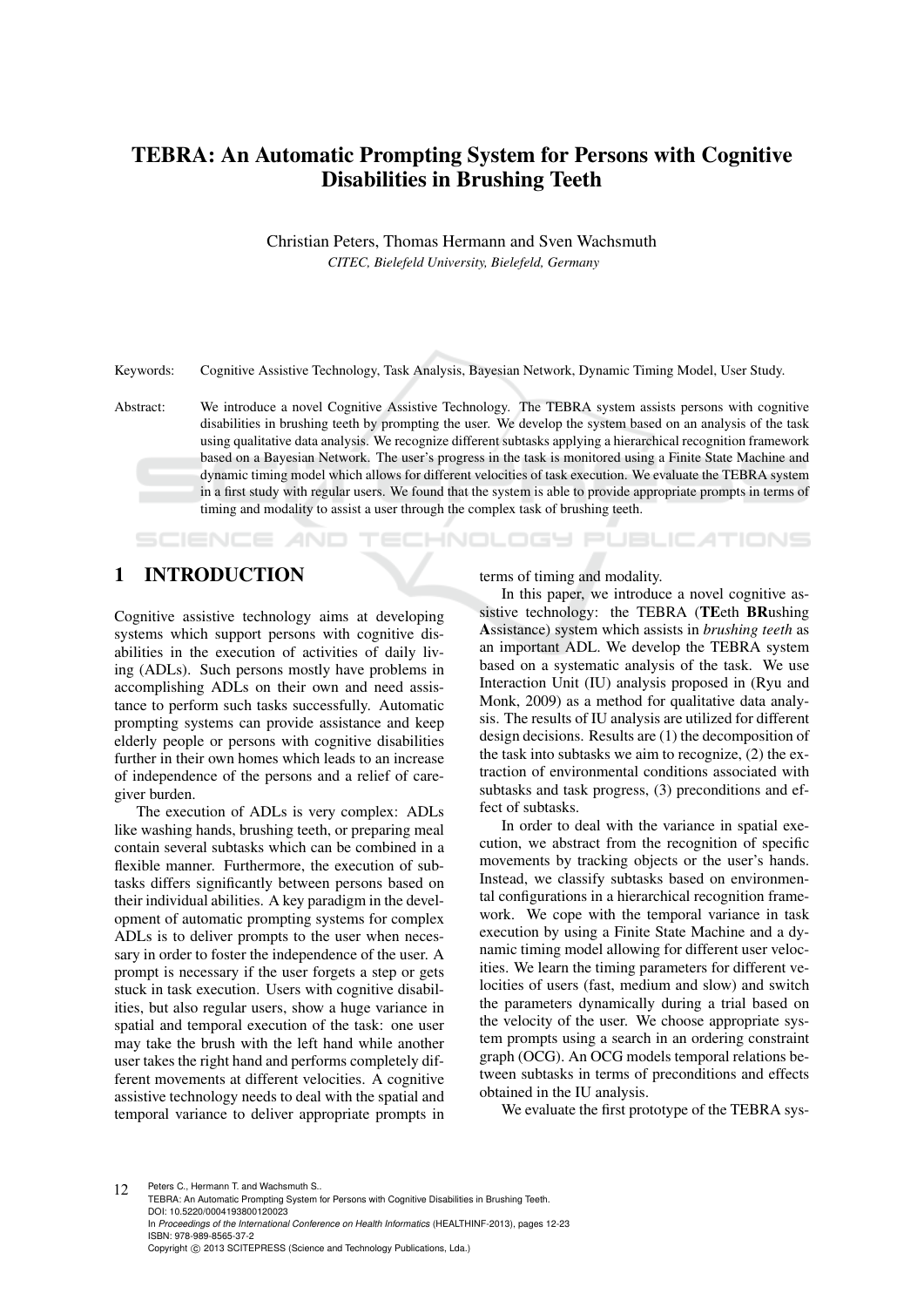tem in a study with regular users. Evaluating our system with regular users is feasible in a first study since regular persons show individual ways of task execution which may not coincide with the system's framework of action. The system prompts the user who in turn has to react to the prompts and adapt his/her behavior to successfully execute the task from a system's point of view. Hence, we provoke similar phenomena in terms of prompting and reaction behavior with both regular users and persons with cognitive disabilities. We consider the target group in the development of the TEBRA system because IU analysis is conducted on videos of persons with cognitive disabilities in a residential home setting. We are currently organizing a study with the target group. The aim of the study with regular users is two-fold: firstly, we evaluate the technical correctness of the system with regard to recognition of subtasks, monitoring the user's progress and timing of prompts. Secondly, we determine whether the prompts are appropriate in terms of duration and modality.

The remainder of the paper is structured as follows: section 2 gives an overview of relevant related work. In section 3, we give an overview of the TEBRA system. Section 4 describes IU analysis and the integration of the results in the system design. The main components of the TEBRA system are described in detail in section 5. Section 6 shows the results of the user study, followed by a conclusion in section 7.

## 2 RELATED WORK

Cognitive assistive technology (CAT) is developed for special user groups like elderly or persons with cognitive disabilities in a number of different ADLs: the COACH system (Hoey et al., 2010) assists persons with dementia in the handwashing task, ARCHIPEL (Bauchet et al., 2008) supports persons with cognitive disabilities in meal preparation. ADLs are complex tasks in terms of spatial execution which makes the recognition of behaviors challenging. Much work is done on recognizing behaviors based on movement trajectories of objects or the user's hands (Moore et al., 1999), (Nguyen et al., 2005), (Pusiol et al., 2008). However, user behaviors with similar appearance are hard to distinguish based on movement trajectories only. In this work, we classify behaviors based on environmental states of objects involved in the brushing task.

Users perform behaviors at different velocities due to individual abilities. In the TEBRA system, we explicitly model timing parameters of user behaviors. We use a Finite State Machine and a dynamic timing model to allow for different velocities of the user's movements. In the *Autominder* system (Pollack et al., 2003), persons with memory impairments are assisted in scheduling daily activities. *Autominder* models durations of events and reasons on temporal constraints to provide appropriate reminders. The PEAT system (Najjar et al., 2009) schedules user's activities by applying reactive planning to restructure the schedule when events take more time than expected.

Monitoring the user's progress in the task is a key aspect to provide appropriate prompting. The COACH system uses a Partially Observable Markov Decision Process (POMDP). A belief state models the user's abilities and monitors the progress in the task. Whenever the belief state changes significantly due to sensor observations, the new belief state is tested over a fixed period of time whether it persists.

The *Activity Compass* assists disoriented users finding a destination by using a hierarchical Markov model to track the location of the user (Patterson et al., 2004). The specification process of probabilistic models like POMDPs is very hard in terms of determining the probabilities of dependent variables in the model. In the TEBRA system, we monitor the user's progress by utilizing a set of environmental variables which we deterministically update based on the occurrence of user behaviors. We find appropriate prompts using a search procedure on an ordering constraint graph (OCG). An OCG models temporal relations between subtasks in terms of a partial ordering of subtasks. We don't model every possible way of executing the task as done in the ARCHIPEL system (Giroux et al., 2008) which uses a full hierarchical representation of the task. Instead, we use the OCG to model the constraints under which the execution of user behaviors is appropriate.

Most CAT systems are modelled using commonsense knowledge without further analyzing the task. Here, we apply a structured approach of retrieving relevant information on which we develop the TEBRA system. We use Interaction Unit (IU) analysis proposed in (Ryu and Monk, 2009) as a method for qualitative data analysis to obtain relevant information about the brushing task. IU analysis was used in a similar context in (Hoey et al., 2011) in order to facilitate the specification process of an automatic prompting system using a POMDP.

### 3 TEBRA OVERVIEW

Figure 1 depicts an overview of the TEBRA system. We built a washstand setup which we equipped with sensor technology. The sensor data is passed to a hi-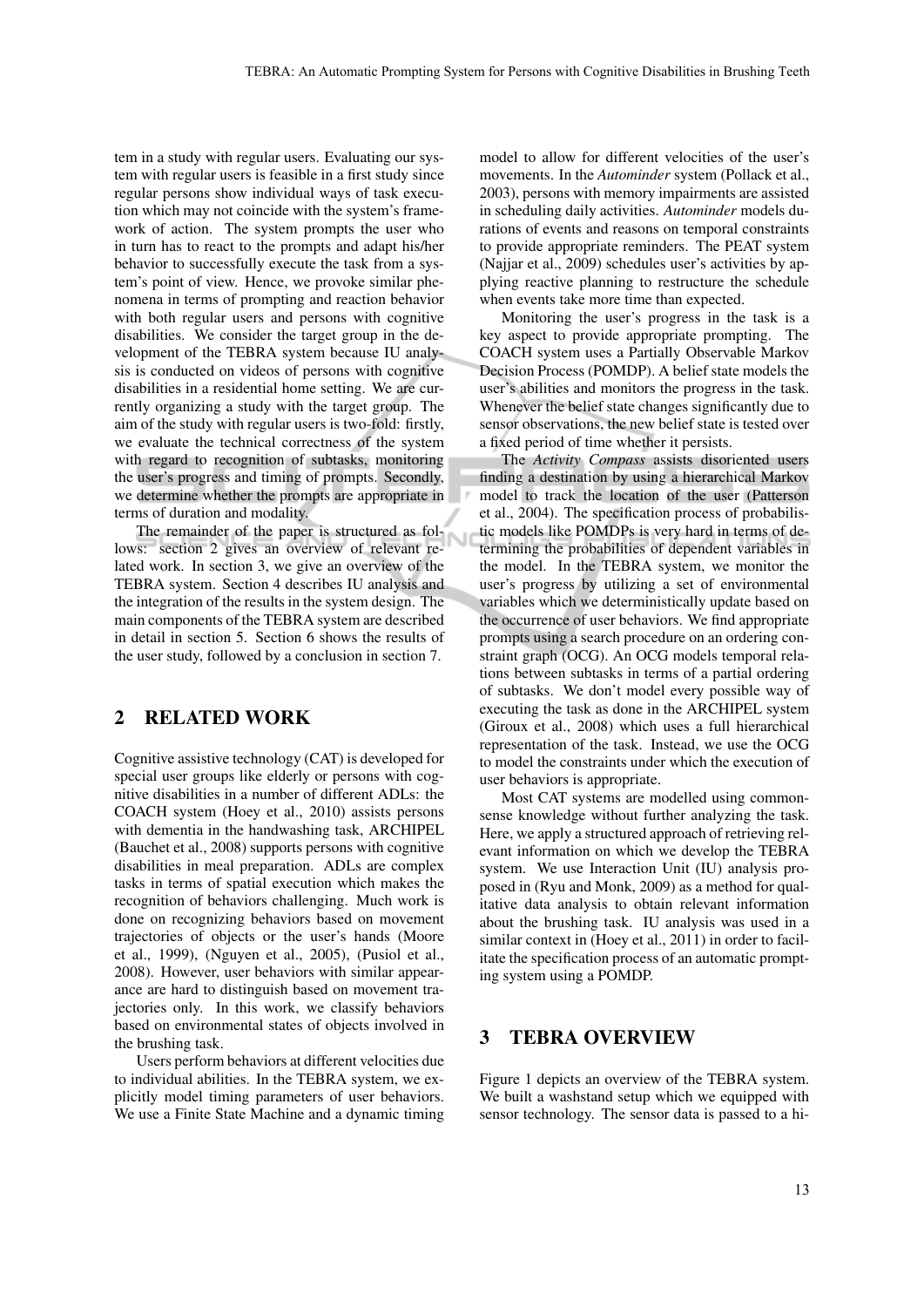

Figure 1: Overview of the TEBRA system.

erarchical recognition framework which computes the current most probable user behavior. The main problem in the recognition component is the huge spatial variance in task execution. We tackle the problem by abstracting from tracking the user's hands or objects. Instead, we infer the user's behavior based on an environmental configuration which is expressed by states of objects manipulated during a behavior: we preprocess the sensor data into discrete features representing object states which are fed into a Bayesian Network classification scheme. A Bayesian filtering step outputs a belief (conditional probability distribution) over the user behaviors.

The most probable user behavior is calculated each time new sensor data is obtained. A temporal integration mechanism accumulates the user behaviors over time and provides the duration of the behavior in seconds.

A key aspect is the huge variance in temporal execution of the task. One user, for example, is able to perform a subtask very quickly while another user takes much longer. We use a Finite State Machine (FSM) to model timing of behaviors. The states of the FSM model different phases during a user behavior: we validate a user behavior and perform a consistency check on the validated behavior with respect to the user's progress in task execution. If the validated behavior is consistent, the system won't prompt, but will instead start a new iteration cycle receiving sensor data. If the validated behavior is inconsistent, the system will search for a consistent behavior to prompt: we use an online search procedure in an ordering constraint graph. An ordering constraint graph models partial orderings between user behaviors in the brushing task and is computed offline using a partial order planner. The consistent behavior found is displayed to the user by an audio-visual prompt delivered via a TFT display at the setup.

Most CAT systems are designed using common-

sense knowledge. In the design of the TEBRA system, we focus on an iterative design process using a method of qualitative data analysis which is described in the following section.

## 4 DESIGN PROCESS

Developing a CAT system for an everyday task like brushing teeth is a challenging problem. The task consists of several subtasks which can be combined in a flexible way during task execution. The analysis of the task and subtasks as well as the possible ways of task execution are important steps in the development of an assistance system. We apply Interaction Unit (IU) analysis proposed in (Ryu and Monk, 2009). IU analysis models interaction by describing the conjunction of cognitive and environmental preand postconditions for individual actions. We apply IU analysis on 23 videos recorded at our cooperation partner *Haus Bersaba*, a residential home where persons with cognitive disabilities such as Alzheimer's Disease, Autistic Spectrum Disorder, Learning Disabilities, etc. permanently live. Each video shows a single trial of a user brushing teeth while being observed and supported by a caregiver.

We are interested in three aspects of IU analysis: (1) decomposition of the task into subtasks which we will call *user behaviors* in the following, (2) environmental conditions associated with user behaviors and task progress, (3) preconditions and effects of behaviors. Table 1 shows the results of the IU analysis for brushing teeth. The brushing task is decomposed into seven user behaviors as described in column *UB*: *paste on brush*, *fill mug*, *rinse mouth*, *brush teeth*, *clean mug*, *clean brush* and *use towel*. Each user behavior is further subdivided into single steps described in column *UB steps*. *rinse mouth* for example consists of three steps: mug is moved to the face, the user rinses the mouth and moves the mug away from the face. Column *Current Environment* shows the environmental configuration as a precondition of single user behavior steps. Performing the step changes the environmental state, for example in the first step of *paste on brush*: the toothpaste tube is on the counter and taking the tube changes the toothpaste location to 'in hand'.

We utilize the environmental configuration obtained in IU analysis. We extract environmental states in terms of discrete variables as depicted in Table 2. We distinguish between *behavior* and *progress* variables: we apply *behavior* variables to recognize user behaviors in a hierarchical recognition framework. The *progress* variables are hard to observe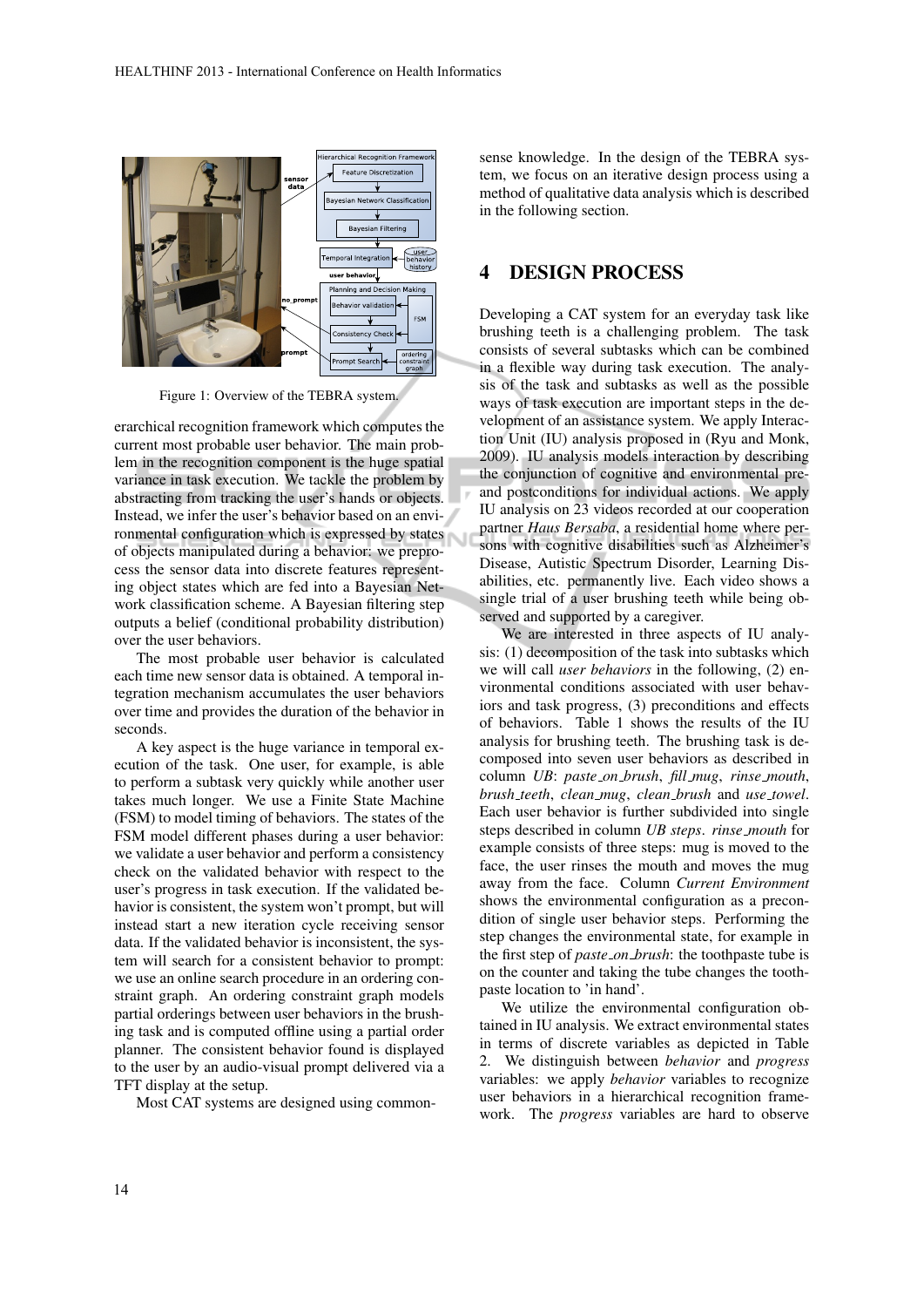directly due to reasons of robustness: for example, it is very error-prone to visually detect whether the *brush condition* is dirty or clean. A specialized sensor at the brushing head is not desirable due to hygienic reasons. We utilize *progress* variables to monitor the user's progress during the task.

We abstract from the recognition of single behavior steps as given in column *UB steps* in Table 1. Instead, we infer the user's behavior based on the behavioral variables which express states of objects manipulated during a behavior. From column *Cur-*

Table 1: Results of the IU analysis for brushing teeth. Column "UB" describes the different subtasks involved in the brushing task. Column "UB steps" lists the ideal steps to execute the according subtask. Column "Current Environment" shows the environmental configuration in terms of states of objects involved in a particular step. TT = toothpaste tube.

| UB             | <b>Current Environment</b>   | <b>UB</b> steps         |  |  |  |
|----------------|------------------------------|-------------------------|--|--|--|
|                | TT on counter                | take TT from counter    |  |  |  |
| paste_on_brush | TT closed in hand            | alter TT to open        |  |  |  |
|                | brush on counter             | take brush from counter |  |  |  |
|                | brush and TT in hand         | spread paste on brush   |  |  |  |
|                | TT is open                   | alter TT to closed      |  |  |  |
|                | TT closed in hand            | give TT to counter      |  |  |  |
|                | TT on counter, brush in hand |                         |  |  |  |
|                | mug empty                    | give mug to tap         |  |  |  |
|                | mug at tap, tap off          | alter tap to on         |  |  |  |
| fill_mug       | mug at tap, tap on           | alter tap to off        |  |  |  |
|                | mug filled                   |                         |  |  |  |
|                | mug filled                   | give mug to face        |  |  |  |
| rinse_mouth    | mug at face                  | rinse                   |  |  |  |
|                | mug else                     | give mug to counter     |  |  |  |
|                | mug counter                  |                         |  |  |  |
|                | brush with paste in hand     | give brush to face      |  |  |  |
| brush_teeth    | brush at face                | brush all teeth         |  |  |  |
|                | brush at face, teeth clean   | take brush from face    |  |  |  |
|                | brush not at face            |                         |  |  |  |
|                | mug dirty at counter         | give mug to tap         |  |  |  |
|                | mug dirty at tap, tap off    | alter tap to on         |  |  |  |
|                | mug dirty at tap, tap on     | clean mug               |  |  |  |
|                | mug clean at tap, tap on     | alter tap to off        |  |  |  |
| clean_mug      | mug clean at tap, tap off    | give mug to counter     |  |  |  |
|                | mug clean at counter         |                         |  |  |  |
|                | brush dirty                  | give brush to tap       |  |  |  |
|                | brush dirty at tap, tap off  | alter tap to on         |  |  |  |
| clean_brush    | brush dirty at tap, tap on   | clean brush             |  |  |  |
|                | brush clean at tap, tap on   | alter tap to off        |  |  |  |
|                | brush clean at tap, tap off  | give brush to counter   |  |  |  |
|                | brush clean at counter       |                         |  |  |  |
|                | towel at hook, mouth wet     | give towel to face      |  |  |  |
|                | towel at face, mouth wet     | dry mouth               |  |  |  |
| use_towel      | towel at face, mouth dry     | give towel to hook      |  |  |  |
|                | towel at hook                |                         |  |  |  |

| Table 2: Behavior and progress variables extracted from the |  |
|-------------------------------------------------------------|--|
| environmental configuration in Table 1.                     |  |

| <b>Type</b> | <b>State Variable</b> | Values                           |  |  |
|-------------|-----------------------|----------------------------------|--|--|
|             | mug_position          | counter, tap, face, else, no_hyp |  |  |
|             | towel_position        | hook, face, else, no_hyp         |  |  |
|             | paste_movement        | no, yes                          |  |  |
| behavior    | brush_movement        | no, yes_sink, yes_face           |  |  |
|             | tap_condition         | off, on                          |  |  |
|             | mug_content           | empty, water                     |  |  |
|             | mug_condition         | dirty, clean                     |  |  |
|             | mouth_condition       | dry, wet, foam                   |  |  |
| progress    | brush_content         | no_paste, paste                  |  |  |
|             | brush_condition       | dirty, clean                     |  |  |
|             | teeth_condition       | dirty, clean                     |  |  |

*rent Environment*, we extract five *behavior* variables describing important object states: *mug position*, *towel position*, *paste movement*, *brush movement* and *tap condition*. The upper part of Table 2 shows the five variables and their according discrete values. For *brush\_movement*, we have the states no, yes\_sink and yes face. The latter ones are important to discriminate between the user behaviors *paste on brush* and *brush teeth* based on the movement of the brush. The values of the variables *mug position* and *towel position* are the different regions identified in column *Current Environment* where the mug and towel appear during task execution. *No hyp* is used if no hypothesis about the mug/towel position is available.

We utilize *progress* variables to monitor the user's progress in the task. At each time in task execution, the user's progress is modelled by the set of six *progress* variables which we will denote *progress state space* in the following. The lower part of Table 2 shows the variables of the progress state space and their according discrete values.

The occurrence of a user behavior during the execution of the task leads to an update of the progress state space: we define necessary preconditions and effects of user behaviors in terms of *progress* variables. When a user behavior occurs, we check whether the preconditions are met and, if so, update the progress state space with the effects of the current behavior. Table 3 shows the preconditions and effects for user behaviors in terms of *progress* variables extracted during IU analysis. We distinguish between *rinse mouth wet* and *rinse mouth clean* because the steps have different meanings during task execution: the IU analysis is based on videos recorded at *Haus Bersaba*. The videos showed that wetting the mouth with water using the mug (before brushing the teeth) is a common step as part of the regular daily routine. This step is described as *rinse mouth wet*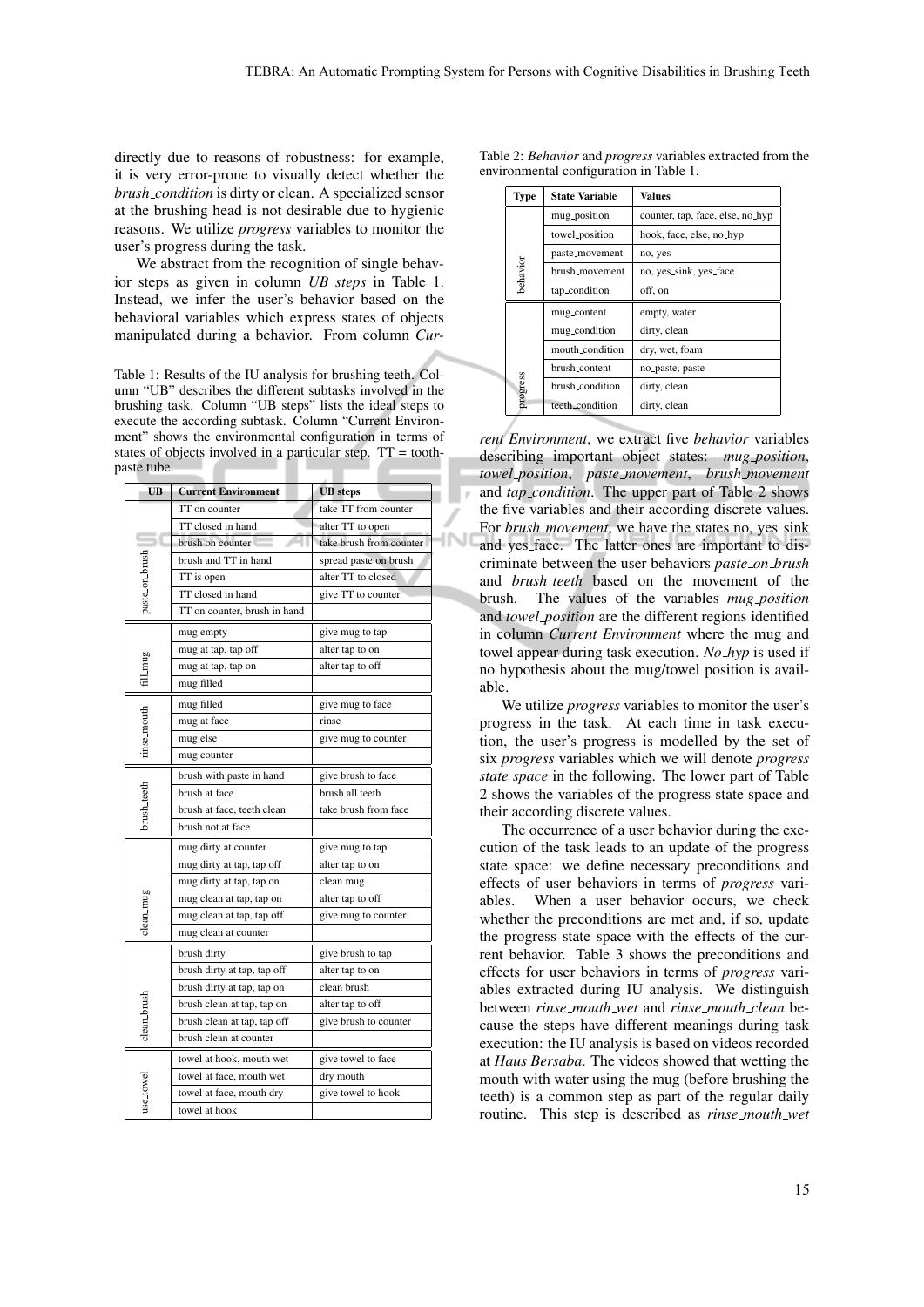| <b>User Behavior</b> | <b>Preconditions</b>   | <b>Effects</b>         |
|----------------------|------------------------|------------------------|
| paste_on_brush       | brush_content=no_paste | brush_content=paste    |
|                      | teeth_condition=dirty  | brush_condition=dirty  |
| fill_mug             | mug_content=empty      | mug_content=water      |
| clean_mug            | mug_content=empty      | mug_condition=clean    |
|                      | mug_condition=dirty    |                        |
|                      | teeth_condition=clean  |                        |
| rinse mouth clean    | mug_content=water      | mug_condition=dirty    |
|                      | mouth_condition=foam   | mouth_condition=wet    |
|                      | teeth_condition=clean  | mug_content=empty      |
| rinse mouth wet      | mug_content=water      | mug_condition=dirty    |
|                      | mouth_condition=dry    | mouth condition=wet    |
| brush_teeth          | brush_content=paste    | teeth_condition=clean  |
|                      | teeth_condition=dirty  | brush_content=no_paste |
|                      | mouth condition=wet    | mouth condition=foam   |
|                      |                        | brush_condition=dirty  |
| clean_brush          | brush_condition=dirty  | brush_condition=clean  |
|                      | teeth_condition=clean  | brush_content=no_paste |
| use_towel            | mouth condition=wet    | mouth_condition=dry    |
|                      | teeth_condition=clean  |                        |
|                      |                        |                        |

Table 3: Preconditions and effects of user behaviors extracted from the environmental configuration in Table 1.

whereas cleaning the mouth after the brushing task is *rinse mouth clean*.

The results of the IU analysis described in this section are integrated into the TEBRA system: the decomposition of the task into user behaviors and the behavioral variables are utilized in the hierarchical recognition framework. The progress state space and the preconditions and effects of user behaviors are integrated into the planning and decision making framework. Both components are described in more detail in the following section.

# 5 SYSTEM COMPONENTS

We built a washstand setup as depicted on the left in Figure 1 which we equipped with a set of sensors for environmental perception. We use a combination of unobtrusive sensors installed in the environment and tools. We don't attach any wearable sensors to the user directly, because we don't want to disturb in task execution. The washstand setup is equipped with two 2D cameras observing the scene from an overhead and a frontal perspective. A flow sensor installed at the water pipe measures whether the water flow is on or off. The toothbrush is equipped with a 9-DOF<sup>1</sup> sensor module including accelerometer, gyroscope and magnetometer in 3 axis each. We extract a set of features from the sensors which we feed into the hierarchical recognition framework described in the following subsection.

## 5.1 Hierarchical Recognition Framework

The IU analysis decomposes a task into different user behaviors. Each user behavior is further subdivided into single steps which are described in terms of environmental states. Hence, the IU analysis structures the task into a hierarchy of user behaviors and combines semantic information about the user behavior with environmental states. In our approach, we make use of the hierarchical structure obtained in the IU analysis: we use a two-layered framework for user behavior recognition modeling the hierarchical structure as shown in Figure 2. A detailed description of the



Figure 2: Overview of the hierarchical recognition framework. See text for a detailed description.

recognition framework can be found in (Peters et al., 2012). We extract ten features  $(f_1... f_{10})$  from the sensory information: from the camera images, we extract the position of the mug, towel and paste using a detector based on color distribution which provides the center positions of the object's bounding boxes. The flow sensor returns a binary feature indicating water flow. For brush movement detection, it is sufficient to extract only the 3-dimensional gyroscope data which is the change in orientation in x, y and z direction.

The features  $f_1...f_{10}$  are discretized into an intermediate representation of state space variables  $O_1...O_5$ given in the upper part of Table 2.  $O_1...O_5$  are obtained from the IU analysis and encode the environmental configuration of user behaviors in terms of behavior variables. *O*1...*O*<sup>5</sup> which we will call *observation variables* in the following, correspond to the variables *mug position*, *towel position*, *paste movement*, *brush movement* and *tap condition*. The position of the mug and towel as well as the movement of the toothpaste are calculated by comparing the bounding box hypotheses of the object detectors to pre-defined image regions like *counter* or *tap*. The movement of the brush is computed using the gyroscope data obtained by the sensor module in the toothbrush. The condition of the tap is set according to the flow sensor. In our framework, we aim to recognize the user be-

<sup>&</sup>lt;sup>1</sup>Degree of freedom.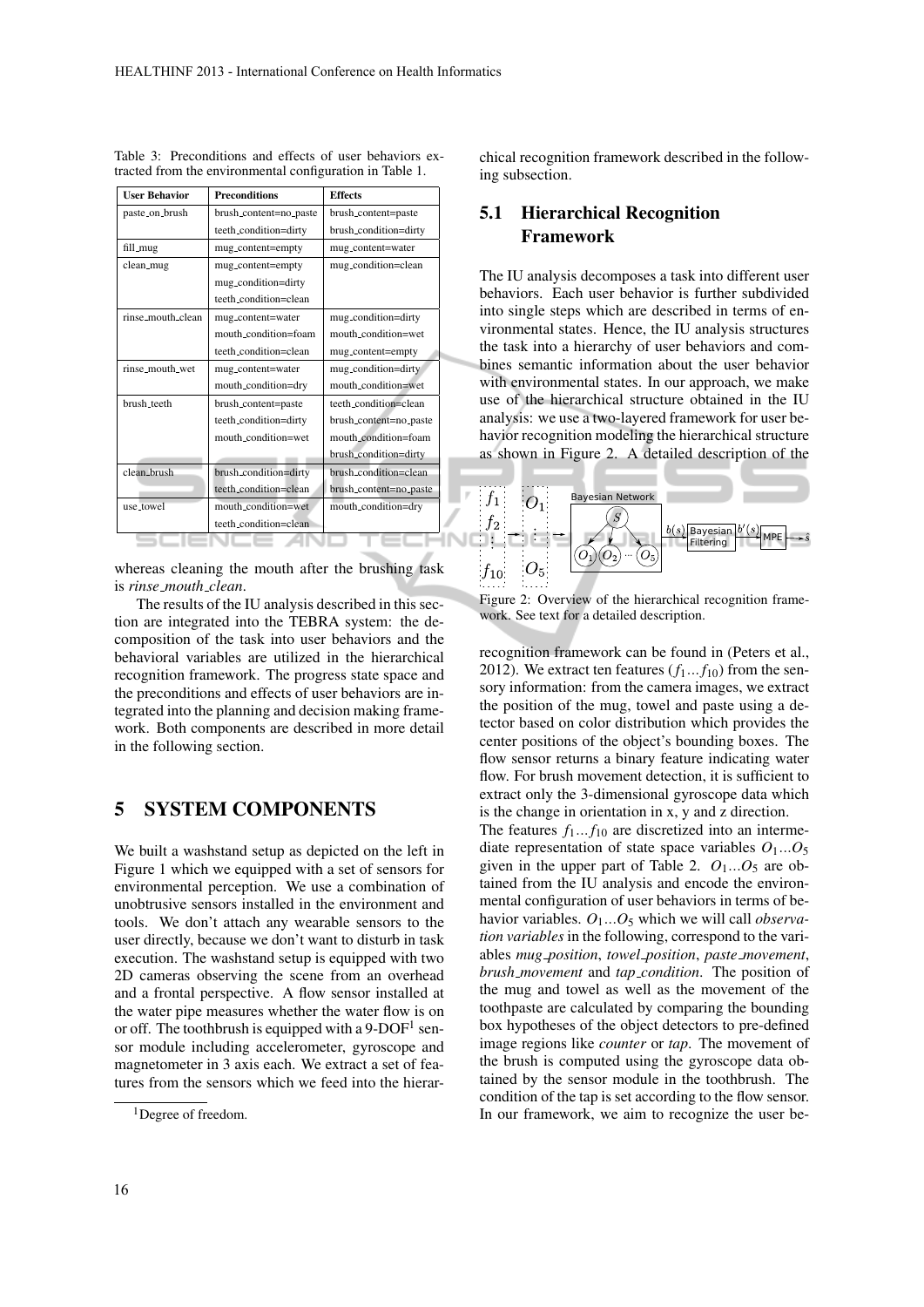haviors obtained from the IU analysis in Table 1. We subsume the user behaviors *fill mug* and *clean mug* to a common user behavior *rinse mug* because the relevant observation variables as well as the according states are nearly identical for both user behaviors. In a regular trial, user behaviors don't follow exactly on each other, but mostly alternate with transition behaviors, for example the user's hand approaches or leaves a manipulated object. We consider these transition behaviors by adding a user behavior *nothing* which we treat as any other user behavior in our recognition model. In this work, we use a Bayesian Network (BN) to classify user behaviors based on the observations  $O_1...O_5$ . A BN is ideally suited to model the structural relations between user behaviors denoted by the random variable *S* and relevant observation variables *O*1...*O*5. We use a BN with a *NaiveBayes* structure as depicted in Figure 2. Each observation variable *O<sup>i</sup>* is conditionally independent given the user behavior:

$$
P(O_1, ..., O_5, S) = P(S) \cdot \prod_{i=1}^{s} P(O_i|S) \tag{1}
$$

55 175

The BN with *NaiveBayes* structure has the ability to deal with small training sets since the probability of each  $O_i$  depends only on the user behavior *S*. This is important in our work, because some user behaviors like *clean brush* are rare compared to other behaviors and the acquisition of data in our scenario is very hard. The result of the BN classification scheme is a belief  $b(s)$ , a probability distribution over user behaviors. The BN is prone to faulty observations which happen occasionally in the discretization of features into observation variables. Faulty observations lead to rapid changes in the belief *b* from one time step to the next. This is not desirable in our scenario, because transitions between user behaviors are rather smooth due to the nature of the task. Hence, we extend our framework with a transition model which takes into account the belief of the preceding time step. This results in a Bayesian filtering approach similar to the forward algorithm in a Hidden Markov Model. The belief  $b$  is updated to a consecutive belief  $b'$  using

$$
b'(s') = \frac{O(s', o) \cdot \sum_{s \in S} T(s', s) \cdot b(s)}{C}
$$
 (2)

with the normalization term  $C = \sum_{s' \in S} O(s', o)$ .  $\sum_{s \in S} T(s', s) \cdot b(s)$ .  $O(s', o) = \prod_{i=1}^{5} P(O_i|s')$  is the probability of making observation *o* when the user behavior is  $s'$ . The observation model  $O(s', o)$  and transition model  $T(s', s)$  are learned on manually annotated training data using Maximum Likelihood (ML) estimation. The transition model in equation 2 leads to smooth state transitions between user behaviors because single faulty observations can't rapidly change the entire belief from one time step to the next. The most probable explanation from  $b'$  - the user behavior  $s'$  with the highest probability - is fed into the temporal integration mechanism.

### 5.2 Planning and Decision Making

The planning and decision making framework determines whether to prompt the user during task execution and chooses a prompt as appropriate. The main paradigm in our system is that a prompt should only be given to the user when necessary in order to foster the independence of the user. A prompt is necessary when the user gets stuck in task execution or performs a step which is not appropriate at that time. In order to check whether a user behavior is appropriate, we maintain the user's progress in the task utilizing the progress state space described in section 4. We update the progress state space based on the occurrence of user behaviors: when a behavior is recognized by the system, the progress state space is deterministically updated with the effects of the user behavior. For example, if *paste on brush* is recognized, the variables *brush content* and *brush condition* of the progress state space are set to *paste* and *dirty*, respectively, according to the effects in Table 3. All other variables remain unchanged. Monitoring the user's progress in the task is a very challenging problem due to the huge temporal variance in behavior execution. For example, one user may successfully perform *paste on brush* much slower compared to another user. Furthermore, the execution time of a single person may vary from day to day, especially for persons with cognitive disabilities. We cope with the huge intra- and inter-personal variance in a generalized timing model as described in the following subsection.

#### 5.2.1 Timing Model

The hierarchical recognition framework works in a frame-wise manner: the sensors in our setup are synchronized to a rate of 15 Hz. For each set of sensor data, the hierarchical recognition framework calculates the most probable user behavior *ub*. The planning framework works on a real-time scale: durations of user behaviors are measured in seconds. Hence, we apply a temporal integration mechanism between recognition and planning framework: we maintain a local history, a list of user behaviors to which the most probable behavior *ub* calculated in the recognition framework is added. For each *ub*, we calculate the occurrence *o* of *ub* in the history. As long as  $o \geq 0.8$ , the duration of the current behavior is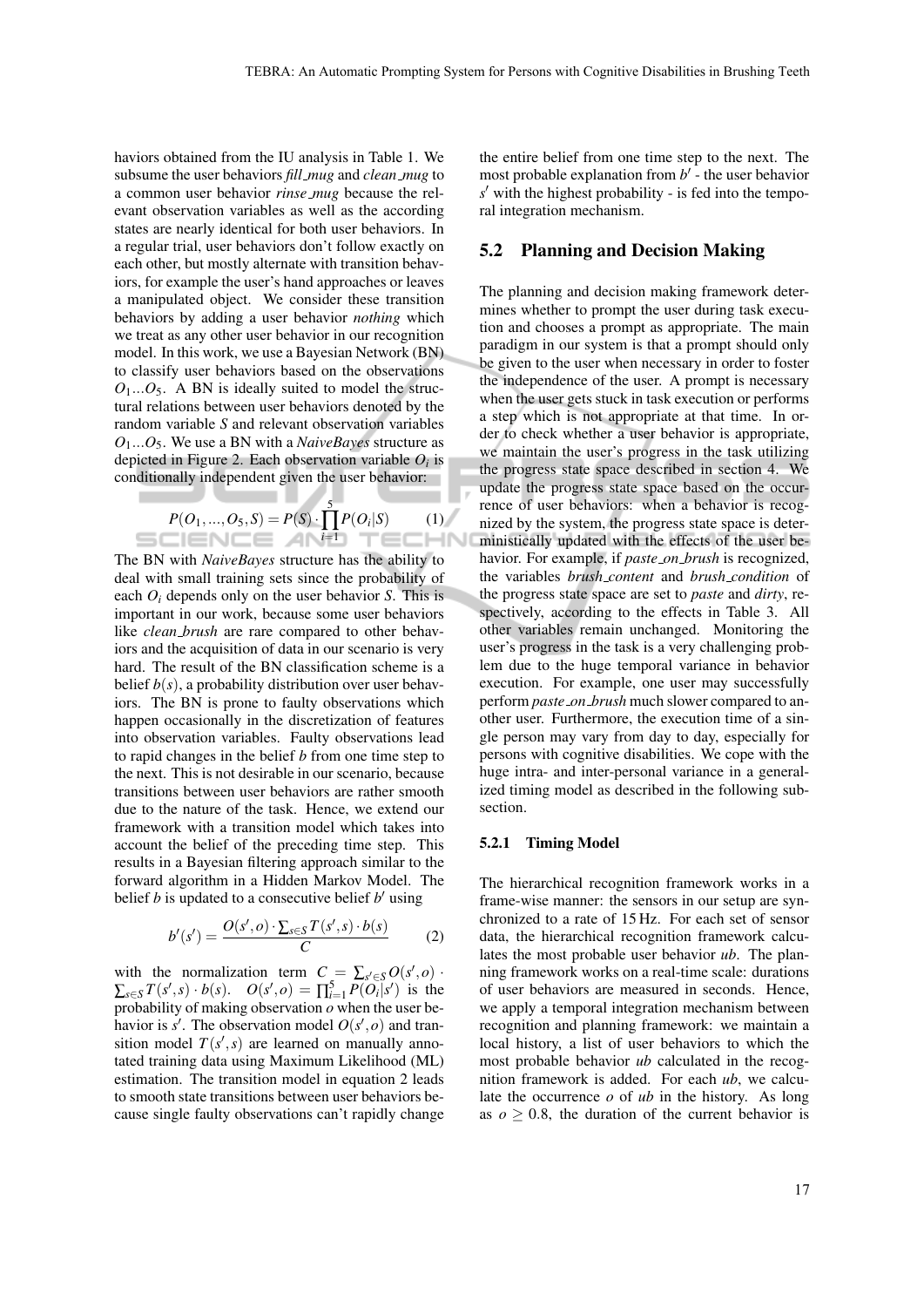measured in seconds. If  $o < 0.8$ , we reset the current behavior time to 0. With a threshold of 0.8, we allow for misperceptions in the hierarchical recognition framework without resetting the current behavior duration in case of single sensor errors. The temporal integration mechanism provides the duration of the current user behavior in seconds which is fed into a Finite State Machine (FSM). The FSM depicted in



Figure 3: Finite State Machine used to model the different phases in user behavior timing.

Figure 3 models the timing behavior in our planning framework. A FSM is suitable to model the different phases during a behavior: we validate a user behavior over a certain period of time (*validation* state) before we check the consistency (*check consistency* state). We refer to this time as validation time  $t_v^{ub}$  based on the average duration of the behavior. We compare the duration  $t_{ub}$  of the current behavior *ub* to  $t_v^{ub}$ . If  $t_{ub} \geq t_v^{ub}$ , the FSM transits to state *consistency check*. The consistency of *ub* is checked by comparing the preconditions of *ub* with the progress state space. If the preconditions are not fulfilled, *ub* is inconsistent which means that *ub* is not an appropriate behavior at that time. Hence, a prompt is delivered to the user. We describe the selection process of a prompt in detail in section 5.2.2. If the preconditions are fulfilled, *ub* is consistent. If the consistency check occurs too early, the user might feel patronized by the system. If the check is too late, the behavior effects might have been erroneously occurred already although the behavior is inconsistent. If *ub* is consistent, the FSM transits to state *pre effect*. The effects of a user behavior occur after a minimum duration of the behavior which we call effect time  $t_e^{ub}$ . State *pre\_effect* denotes that the duration of *ub* is too short for the effects to occur because  $t_e^{ub}$  is not reached. If  $t_e^{ub} \geq t_{ub}$ , we update the progress state space by applying the effects of *ub*. The FSM transits to state *post effect*. For any user behavior (except for *nothing*), a timeout  $t_t^{ub}$  may occur in the *post effect* state. A timeout  $t_t^{ub}$  denotes that the user might be stuck in task execution. If the duration  $t_{ub} \geq t_t^{ub}$ , a timeout prompt will be selected and delivered to the user. After a prompt, the FSM transits to a state *wait* for a fixed time  $t_w = 5s$  in order to wait for the user to receive the prompt and react properly.

We maintain a different set of timing parameters  $t_v^{ub}$   $t_e^{ub}$  and  $t_t^{ub}$  for each user behavior in order to cope with the huge variance in temporal execution of individual behaviors. For example, the duration of *rinse mouth* is usually much shorter compared to *brush teeth.* Hence, the effect time  $t_e^{ub}$  and timeout  $t_t^{ub}$  of the behaviors are completely different. The validation time  $t_v^{ub}$  can be set higher for longer behaviors to avoid a misdetection of the behavior due to perception errors. In addition to the different durations of user behaviors, we cope with different velocities of users by maintaining a set of timing parameters for three different user velocities:  $t_{v_i}^{ub} t_{e_i}^{ub}$  and  $t_{t_i}^{ub}$  where  $i = \{f, m, s\}$  corresponding to *fast*, *medium* and *slow* execution velocity chosen manually by the authors. The parameters are estimated using an unsupervised learning mechanism: we apply a k-means algorithm to user behavior durations which we recorded in 18 test trials. We cluster the durations of each user behavior into  $k = 3$  classes corresponding to *fast*, *medium* and *slow* execution velocity. We fit a Gaussian distribution  $\mathcal{N}_i^{ub}(\mu, \sigma^2)$  over the members of each cluster. We calculate the timing parameters  $t_{v_i}^{ub} t_{e_i}^{ub}$  and  $t_{t_i}^{ub}$  using the inverse cumulative distribution function (invCDF) of  $\mathcal{N}_i^{ub}(\mu, \sigma^2)$ . For a given probability *p*, invCDF returns the duration at which the cumulative distribution function (CDF) is *p*. Exemplarily, we depict the CDF of *rinse mouth wet* for velocity *fast* in Figure 4: We calculate the validation time  $t_{v_i}^{ub}$  based on the average length of *ub* in velocity model *i*:

$$
t_{v_i}^{ub} = 0.3 \cdot \mu_i^{ub} \tag{3}
$$

where  $\mu_i^{ub}$  is the mean duration of the user behavior *ub* and velocity model *i*.  $t_{v_i}^{ub}$  denotes that we validate behavior *ub* in velocity model *i* for a duration of 0.3 times the mean duration of *ub* in *i*. The effect time and timeout are set with respect to invCDF:

$$
t_{e_i}^{ub} = invCDF(0.3)
$$
 (4)

$$
t_{t_i}^{ub} = 2.5 \cdot invCDF(0.9)
$$
 (5)

with  $\text{invCDF}(x) = \mu_i^{ub} + \sigma_i^{ub} \cdot (-1) \cdot$  $2 \cdot \text{erfcInv}(2x)$ and erfcInv is the inverse complementary error function.  $t_{e_i}^{ub}$  denotes that the effects of behavior *ub* in velocity model *i* occur after a duration of invCDF(0.3).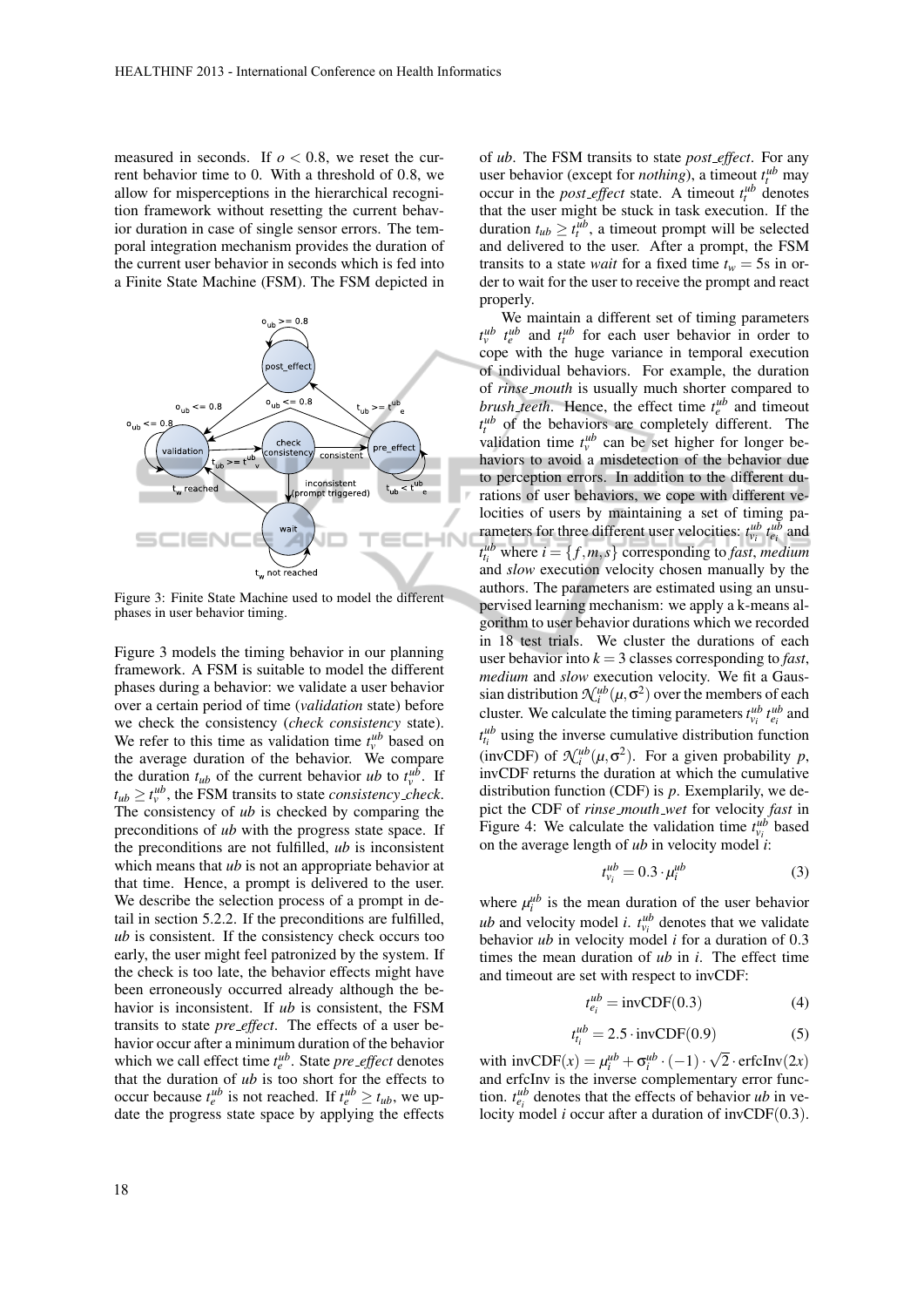

Figure 4: Cumulative distribution function of *rinse mouth wet* for velocity *fast* showing the different timing parameters and according phases of the FSM.

We chose a small parameter  $p_{v,e} = 0.3$  in the calculation of the effect time of a behavior due to the following reason: missing a successful behavior and an update of the progress state space due to a large effect time is not desirable because it leads to an incorrect progress state space. Setting the effects of a behavior earlier than necessary is not critical since we already validated the user behavior. The description of  $t_{t_i}^{ub}$  is analogue to  $t_{e_i}^{ub}$ . We have a total of  $N = 72$  timing parameters: for each of the eight user behaviors given in Table 3, we have three velocities with three timing parameters each. We calculate the parameters based on two meta-parameters manually set to  $p_{v,e} = 0.3$  and  $p_t = 0.9$  used in equations 3, 4 and 5.

In order to cope with the intra-personal variance in temporal execution of user behaviors, we use the learned parameters in a dynamic timing model: when a user behavior *ub* switches to a successor behavior ub', we determine the duration of ub. We categorize the duration into one of the velocity classes *fast*, *medium* and *slow*. We maintain a discrete probability distribution over the velocity classes. We determine the current user velocity by applying a winnertakes-all method on the probability distribution which chooses the velocity occurring most frequently during the trial so far. The timing parameters of the FSM are set according to the user's velocity.

The FSM models the timing behavior of the TEBRA system. The selection mechanism of an appropriate prompt is described in the following subsection.

#### 5.2.2 Prompt Selection

The prompt selection mechanism determines the content and modality of prompts given to the user.

The content of a prompt is a hint on a user behavior and denotes an appropriate next step in task execution. The modality describes the sensory channel on which the prompt is delivered to the user. In the TEBRA system, we apply two types of visual prompts accompanying a verbal command: (1) pictograms and (2) real-time videos. The real-time videos are prerecorded showing a human actor performing the desired behavior. In a preliminary study using a Wizard-of-Oz paradigm with persons with cognitive disabilities (Peters et al., 2011), some users didn't react to audio prompts and were not able to proceed in task execution. Hence, we implemented an escalation hierarchy to provide prompts with different levels of information to the user: the type of prompt preferred by the system is a pictogram prompt. If the user doesn't react to the prompt, we escalate in the prompting hierarchy and deliver a video prompt where the behavior is depicted in more detail. We conducted interviews with the caregivers at *Haus Bersaba* about the prompting modalities. The caregivers named pictogram and video prompts paired with a verbal command as the preferred modalities. Amongst the choices were pure audio prompts, visual prompts showing objects to use next and cartoon-like prompts. We have a total of 15 prompts: for each user behavior, we have a pictogram and a video prompt plus an additional pictogram showing that the user has reached the final state of the task.

The prompt selection mechanism is triggered in two cases: firstly, when a timeout of a user behavior occurs. Secondly, when the current user behavior is inconsistent with the progress state space. Inconsistent means that there are open preconditions of the current user behavior which are not fulfilled in the progress state space. In both situations, an appropriate prompt to the user addresses the following requirements: the prompt needs to (1) be consistent with the current progress state space, (2) push forward the user's progress in the task, and (3) provide at least one open precondition of the current behavior as an effect. The latter requirement arises because we want to assist the user in his way of executing the task as far as possible. Hence, we aim to find a prompt which supplies the open precondition and allows the user to re-perform the desired behavior after correctly performing the prompted behavior. For example, assume the user has successfully performed *brush teeth* and performs *use towel* afterwards. *use towel* is inconsistent because precondition *mouth cond=wet* is not fulfilled (*mouth cond=foam*). In this situation, two prompts are appropriate: *clean brush* and *rinse mouth clean*.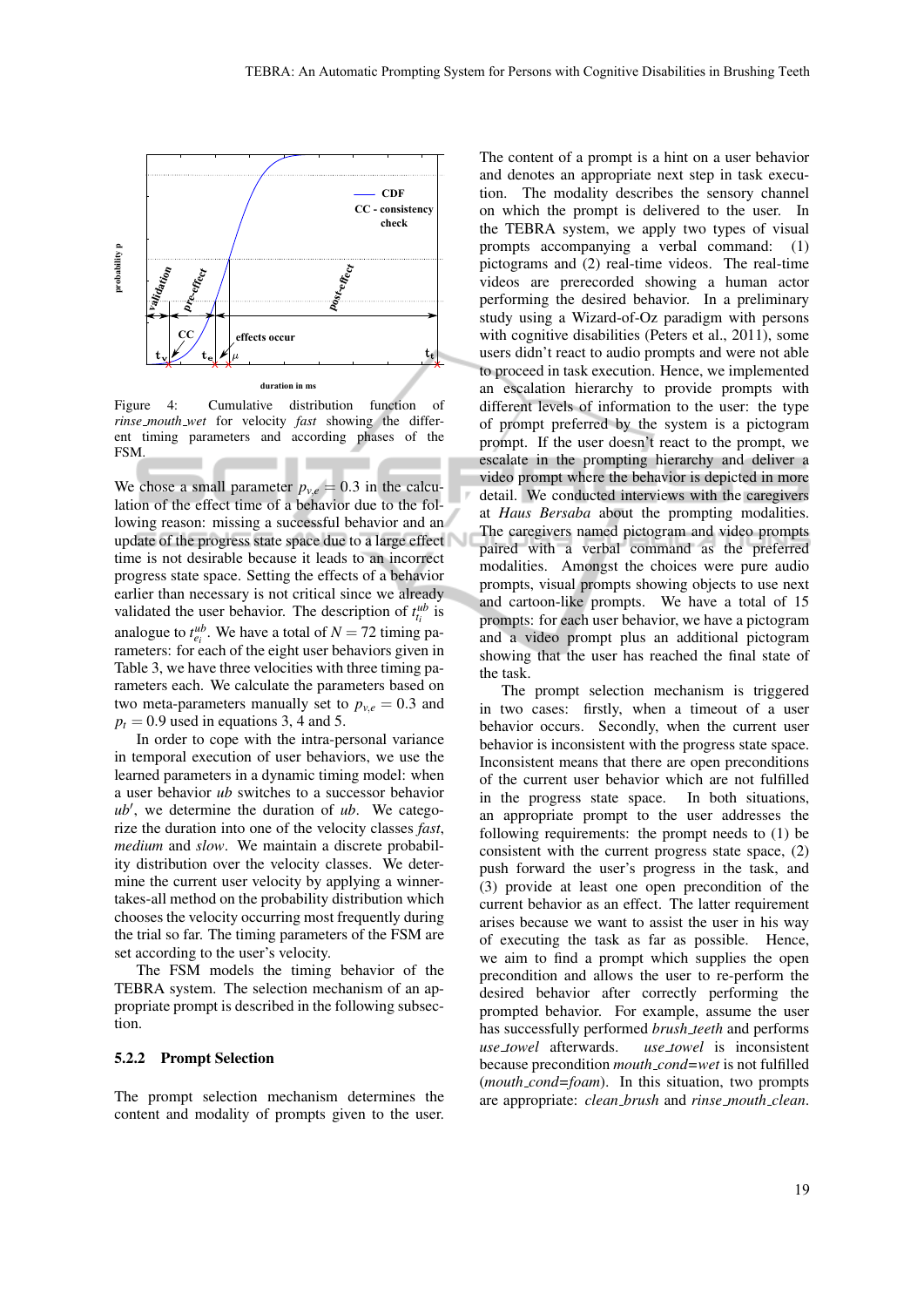The prompt selection mechanism would then decide for *rinse mouth clean* because it provides the open precondition *mouth cond=wet* as an effect. If the user performs *rinse mouth clean*, he/she can go on performing *use towel* as desired which would not be the case with *clean brush*.

Our prompt selection mechanism performs a search on an ordering constraint graph (OCG) to find an appropriate prompt. An OCG is a visualization of a set of ordering constraints which are calculated using a partial order planner: given an initial state *I*, a goal state *G* and a set of STRIPS-like actions *A* with preconditions and effects, the partial order planner calculates a plan to transit from the initial to the goal state. A plan consists of a set of actions *A*, a set of ordering constraints *O* (action *a* before *b*), a set of causal links *C* (action *a* provides condition *x* for *b*) and a set of variable bindings *B* (variable  $v = c$  where *c* is a constant).

In this work, we use a partial order planner to obtain an OCG for the task of brushing teeth. The user behaviors and according preconditions and effects identified in the IU analysis as given in Table 3 form the set of possible actions *A*. The initial and goal states are extracted from the IU analysis in Table 1 in terms of progress variables:  $G = [mug\_content =$  $empty, may\_condition = clean, mouth\_condition =$ *dry*,*brush content* = *no paste*,*brush condition* = *clean*,*teeth condition* = *clean*] The initial state differs only in the variable *teeth condition* = *dirty*. From the ordering constraints *O* and the causal links *C*, we manually construct a directed OCG as depicted in Figure 5. An arrow in the OCG describes that the



Figure 5: Ordering constraint graph depicting partial orderings of user behaviors in the brushing task. We depict the preconditions and effects of *paste on brush*, exemplarily.

source behavior provides necessary preconditions for the target behavior. For example, *rinse mug fill* provides the effect *mug content* = *water* which is a

|     | Algorithm 1: Select appropriate prompt.            |
|-----|----------------------------------------------------|
| 1:  | <b>function</b> SELECTPROMPT $(ub)$                |
| 2:  | $op \leftarrow$ GETOPENPRECONDITIONS $(ub)$        |
| 3:  | for all $op$ do                                    |
| 4:  | $prompt \leftarrow PROCESSPRECONDITION(ub, op[i])$ |
| 5:  | add prompt to <i>valid</i> prompts                 |
| 6:  | end for                                            |
| 7:  | if $ valid  \geq 2$ then                           |
| 8:  | $prompt \leftarrow GETCLOSESTTOGOAL(valid)$        |
| 9:  | return prompt                                      |
| 10: | else                                               |
| 11: | <b>return</b> <i>valid</i> [0]                     |
| 12: | end if                                             |
| 13: | end function                                       |
|     |                                                    |
|     | Algorithm 2: Process precondition.                 |
|     |                                                    |
|     | function PROCESSPRECONDITION( $ub, op$ )           |
| 2:  | $supplyUB \leftarrow FINDSUPPLYUB(ub, op)$         |
|     | <b>if</b> supplyUB is empty <b>then</b>            |
| 4:  | $prompt \leftarrow FINDCONSISTENTPREDECESSOR()$    |
|     | goal                                               |
| 6:  | return prompt                                      |
|     | else                                               |
| 8:  | CHECKCONSISTENCY(supplyUB)                         |
|     | if $supplyUB$ is consistent then                   |
| 10: | return supplyUB                                    |
|     | else                                               |
| 12: | <b>return</b> SELECTPROMPT(supplyUB)               |
|     | end if                                             |
| 14: | end if                                             |
|     | end function                                       |

precondition of *rinse mouth wet*. The OCG depicts no strict execution plan of the task which the user has to follow, but models the ordering between behaviors in the overall task: the behavior sequence *rinse mug fill*, *paste on brush*,*rinse mug fill* e.g. is consistent with respect to the partial ordering given in Figure 5.

We search for an appropriate prompt in the OCG as described in algorithm 1: We determine the open preconditions of the inconsistent user behavior *ub*. We process each open precondition as described in algorithm 2: we search for a user behavior  $ub'$ which is a predecessor of *ub* in OCG and provides the open precondition. If  $ub'$  exists, we check the consistency with regard to the progress state space. If  $ub'$  is consistent,  $ub'$  is an appropriate prompt. If  $ub'$  is also inconsistent due to open preconditions, we recursively call *selectPrompt* with *supplyUB* in order to find a behavior resolving the open preconditions of *supplyUB*. By recursively calling *selectPrompt*, we resolve chains of open preconditions over several user behaviors by iterating backwards through the OCG. If no predecessor of *ub* is found providing the open precondition, we search for a consistent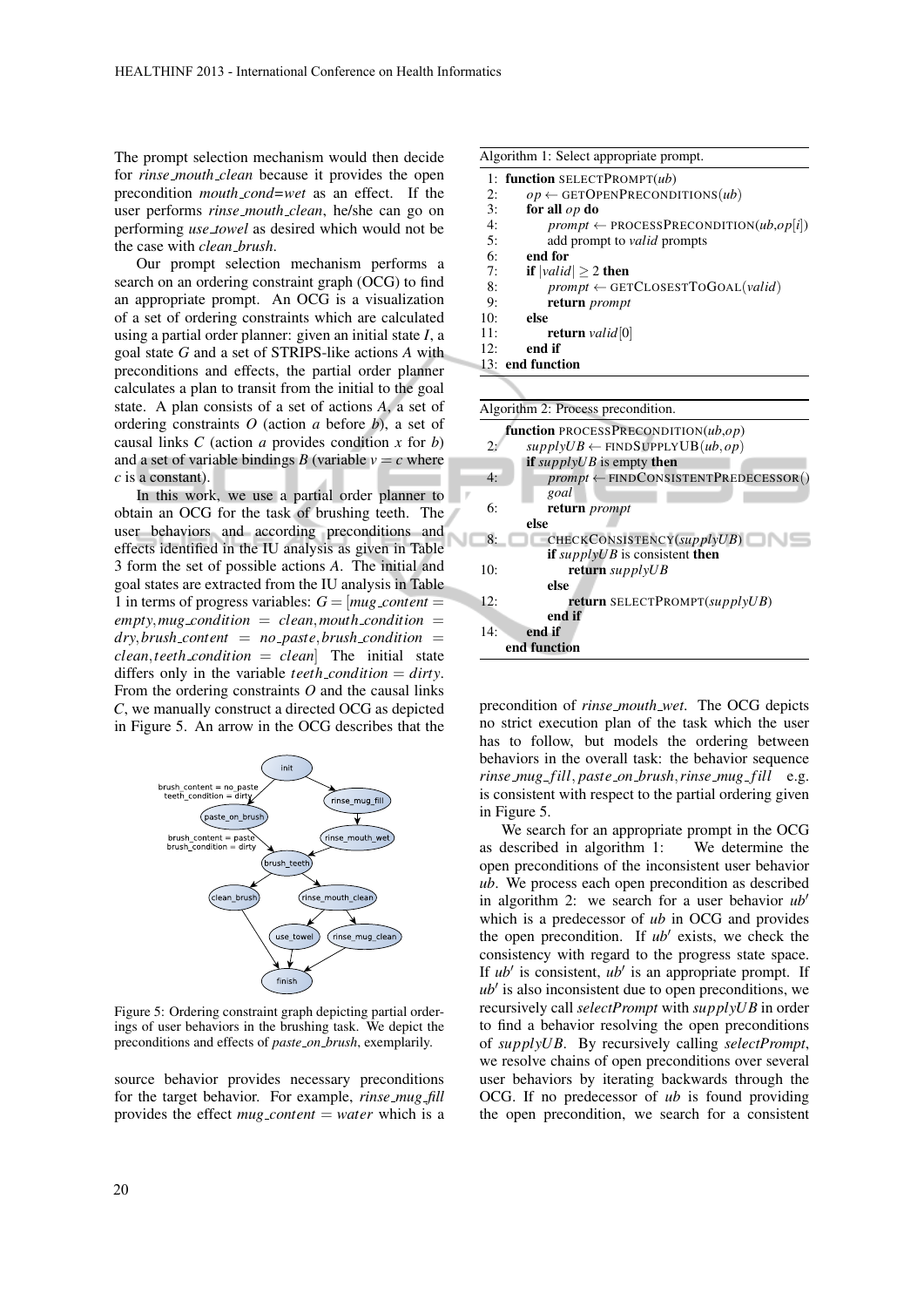behavior by iterating backwards through the OCG starting at the *goal* node. By starting at the goal node, we ensure to find a consistent behavior which is most closely to the desired goal state. In case of a timeout, the prompt selection mechanism directly searches for a consistent user behavior starting at the *goal* node.

We evaluate the technical correctness of the planning framework as well as the hierarchical recognition framework in a user study described in the following section.

# 6 USER STUDY AND RESULTS

We evaluate the first prototype of the TEBRA system in a study with a total of 26 trials. Each trial is a single brushing task performed by a regular user. A study with regular users is feasible since regular persons show individual ways in the execution of the task which may not coincide with the system's framework of action. The system prompts the user who has to adapt to the prompts to successfully execute the task from a system's point of view. Hence, we provoke similar phenomena in terms of prompting and reaction behavior in a study with regular users compared to a study with persons with cognitive disabilities. However, we aim to conduct a study with persons with cognitive disabilities in the future. The goal of the study described here is two-fold: we aim to evaluate (1) the technical correctness of the system and (2) the user's reaction to system prompts. The reaction of regular users to system prompts is a measure whether the prompts are semantically reasonable to a minimum degree: if regular users have problems understanding the prompts, they might most likely be inappropriate for persons with cognitive disabilities. The 26 trials were performed by 13 users. Each user performed a single trial in each of two different scenarios: in the *free* scenario, users received the instruction to brush teeth as they would regularly do. The system generates prompts if necessary according to the user's task execution. In the *collaborative* scenario, the user is instructed to perform the brushing task in collaboration with the system: the user ought to follow the prompts whenever they are appropriate.

# 6.1 Technical Correctness and System Improvement

The technical correctness of the TEBRA system is highly dependent on the performance of the hierarchical recognition framework and the planning and decision making framework. In the hierarchical recognition framework, we can't distinguish between *rinse mouth clean* and *rinse mouth wet* because the behavioral variables are nearly identical for both behaviors. In the planning framework, we need to distinguish between *rinse mouth clean* and *rinse mouth wet* since the behaviors are different in terms of preconditions and effects in Table 3. *Rinse mouth wet* describes taking water before brushing the teeth and *rinse mouth clean* is performed after the brushing step. We apply a simple heuristic: when *rinse mouth* is classified by the hierarchical recognition framework, it will be set to *rinse mouth wet* if *brush teeth* has already been recognized in a trial. Otherwise, *rinse mouth* will be set to *rinse mouth clean*. We apply the same heuristic for *rinse mug fill* (before *brush teeth*) and *rinse mug clean* (after *brush teeth*) which are subsumed to a common behavior *rinse mug* in the recognition framework. Table 4 shows the classification rates of the user behaviors: The classification

Table 4: Classification rates of user behaviors. RMgC rinse mug clean, RMgF - rinse mug fill, UT - use towel, PB - paste on brush, RMC - rinse mouth clean, RMW rinse mouth wet, BT - brush teeth, CB - clean brush, N nothing.

|            | <b>RMW</b> | <b>RMC</b> | $\vert$ RMgF | RMgC | <b>BT</b> | PB   | CB   | UT   | N    |
|------------|------------|------------|--------------|------|-----------|------|------|------|------|
| <b>RMW</b> | 79.5       | 0.0        | 0.0          | 0.0  | 0.0       | 0.6  | 0.0  | 0.0  | 19.9 |
| <b>RMC</b> | 32.5       | 42.0       | 2.4          | 1.6  | 0.0       | 0.1  | 9.9  | 0.0  | 11.5 |
| RMgF       | 1.9        | 0.8        | 86.0         | 4.4  | 0.0       | 0.0  | 3.9  | 0.0  | 3.0  |
| RMgC       | 0.0        | 6.2        | 0.0          | 78.8 | 0.0       | 0.0  | 0.5  | 8.0  | 6.6  |
| <b>BT</b>  | 0.6        | 0.0        | 0.1          | 0.0  | 70.0      | 25.6 | 0.3  | 1.0  | 2.4  |
| PB         | 0.0        | 0.0        | 0.0          | 0.0  | 0.5       | 99.2 | 0.0  | 0.0  | 0.3  |
| CB         | 0.8        | 0.0        | 0.2          | 1.8  | 1.9       | 6.6  | 85.4 | 0.1  | 3.2  |
| UT         | 0.0        | 0.0        | 0.0          | 0.2  | 0.1       | 0.6  | 0.0  | 87.1 | 12.1 |
| N          | 3.9        | 2.4        | 1.3          | 1.4  | 2.8       | 22.8 | 2.0  | 9.8  | 53.7 |

rates of *rinse mug fill*, *paste on brush*, *clean brush* and *use towel* are very good with 86%, 99.2%, 85.4% and 87.1%, respectively. However, the rate of *rinse mouth clean* is very low with 42%. The heuristic is highly dependent on the recognition of *brush teeth* which has a classification rate of 70%. The recognition of *brush teeth* is challenging: the gyroscope in the brush sensor module measures the change in orientation. The changes are integrated over time to obtain the absolute orientation on which the behavior variable *brush movement* is set. In the integration process, small errors are accumulated. For a behavior like *brush teeth* which usually has a long duration compared to other behaviors, the accumulation of errors leads to misclassifications: *brush teeth* was mixed up with *paste on brush* in 25.6% of the cases. However, the average classification rate of 75.7% over all user behaviors is a very good result with regard to the huge variance in task execution.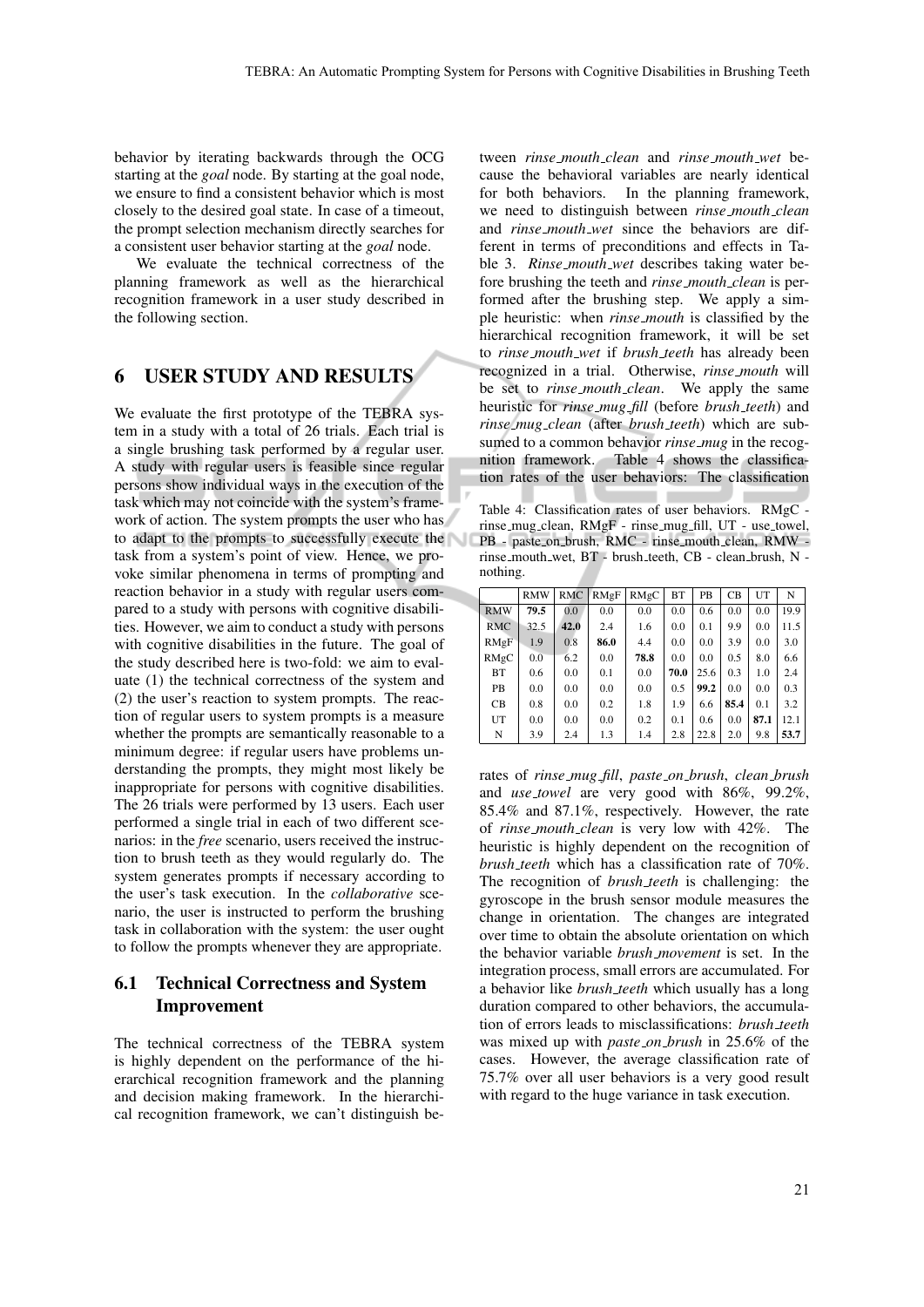Table 5: Coll - collaborative scenario, #P - number of prompts, avg P - average nr of prompts, SC - semantically correct prompts, C - correct reaction to a prompt, CSC correct reaction to a semantically correct prompt, dur - minimum(maximum) duration, FSR - final state reached.

|      | #P  |     |    | $\alpha$ avg P   SC(%)    C(%)   CSC(%) | dur      | $FSR(\%)$ |
|------|-----|-----|----|-----------------------------------------|----------|-----------|
| free | 87  | 6.7 | 59 | 10                                      | 63(184)  |           |
| coll | 117 |     | 66 | 85                                      | 142(292) | 100       |

### 6.2 System Performance

The performance of the TEBRA system in the *collaborative* scenario is excellent as depicted in column *FSR(%)* in Table 5: Each of the 13 users reached the final state in this scenario where users ought to follow the prompts when appropriate. In the *free* scenario, only a single user reached the final state: regular users have an individual way of executing the task which may not coincide with the system's framework of action. In order to reach the final state, users have to adapt to the system prompts. In the *free* scenario, users were not explicitly encouraged to react to prompts, but were instructed to brush their teeth as they would regularly do. Since all users were capable of brushing their teeth independently, all users except one didn't follow system prompts which leads to the rate of 8%.

However, the excellent results in the *collaborative* scenario shows that the system is able to assist a user in trials which differ significantly in duration: the minimum (maximum) duration in seconds are 63(184) seconds in the *free* and 142(292) in the *collaborative* scenario. The trials not only differ in the overall durations, but also in the durations of single user behaviors. We cope with the different behavior durations using the dynamic timing model as described in section 5.2.2. Exemplarily, we show the advantage of the dynamic timing model in two situations: in the first situation, the timing model switched from user velocity *slow* to *fast*. A subsequent user behavior *rinse mouth wet* was correctly recognized using the timing parameters of *fast*. However, with the timing parameters of *slow*, *rinse mouth wet* would not have been recognized because the duration would have been too short for the effects to occur. The recognition of *rinse mouth wet* would have been missed by the system. In a second situation, the timing model switched from user velocity *fast* to *slow*. In the subsequent user behavior *brush teeth*, a perception error occurred and *brush teeth* was erroneously recognized as *paste on brush* for a duration *t*. With the timing parameters of velocity *fast* or *medium*, the system would have erroneously recognized *paste on brush* as a new behavior due to the decreased validation time. With velocity *slow*, the duration *t* was too short for *paste on brush* to be recognized. The timing model avoided a perception error which would have led to false prompts in further task execution.

### 6.3 Appropriate Prompting

An important measure of the performance of our system is the number of prompts which are semantically correct. Semantically correct means that the type of prompt is appropriate with regard to the user's progress in the task so far: we determine the semantical correctness by using a ground truth annotation of the behaviors in the task which was done by the first author of the paper. In the *collaborative* scenario, 66% of the total number of 117 prompts were semantically correct as depicted in Table 5. The 34% of semantically incorrect prompts contain followup prompts arising from perception errors: when a user behavior was successfully performed, but not recognized correctly, the system delivers follow-up prompts which are semantically incorrect. If we only regard the first prompts of the system in each trial, the number of semantically correct prompts increases to 92% which is a very good rate based on the complexity of the task.

The user's reaction to prompts measures whether the prompts are meaningful to the user. The reaction of the user is correct when he/she updates the behavior to what was prompted by the system. We found 75% of correct reactions in the *collaborative* scenario including semantically correct and incorrect prompts. Correct reactions to semantically correct prompts are much higher with 85%. A major challenge in enhancing the TEBRA system will be the increase of semantically correct prompts which depends highly on the performance of the hierarchical recognition framework. The system performance is very good measured in terms of correct reactions to prompts which are appropriate for the user. Additionally to the appropriateness of prompts in terms of timing and meaning, we asked the users to judge the modality of the prompts in terms of prompt duration and understandability in a questionnaire. Prompt duration and understandability were evaluated with a score of 5.5 and 6.1 of 7, respectively. A value of 1 denotes insufficient and 7 denotes perfectly good. This result underlines that the prompts are understandable at least to regular persons. We will evaluate in a future study whether persons with cognitive disabilities are also able to follow the prompts. We are optimistic, because the prompting modalities were selected as a result of interviews with caregivers of *Haus Bersaba* who found the modalities of prompting to be appro